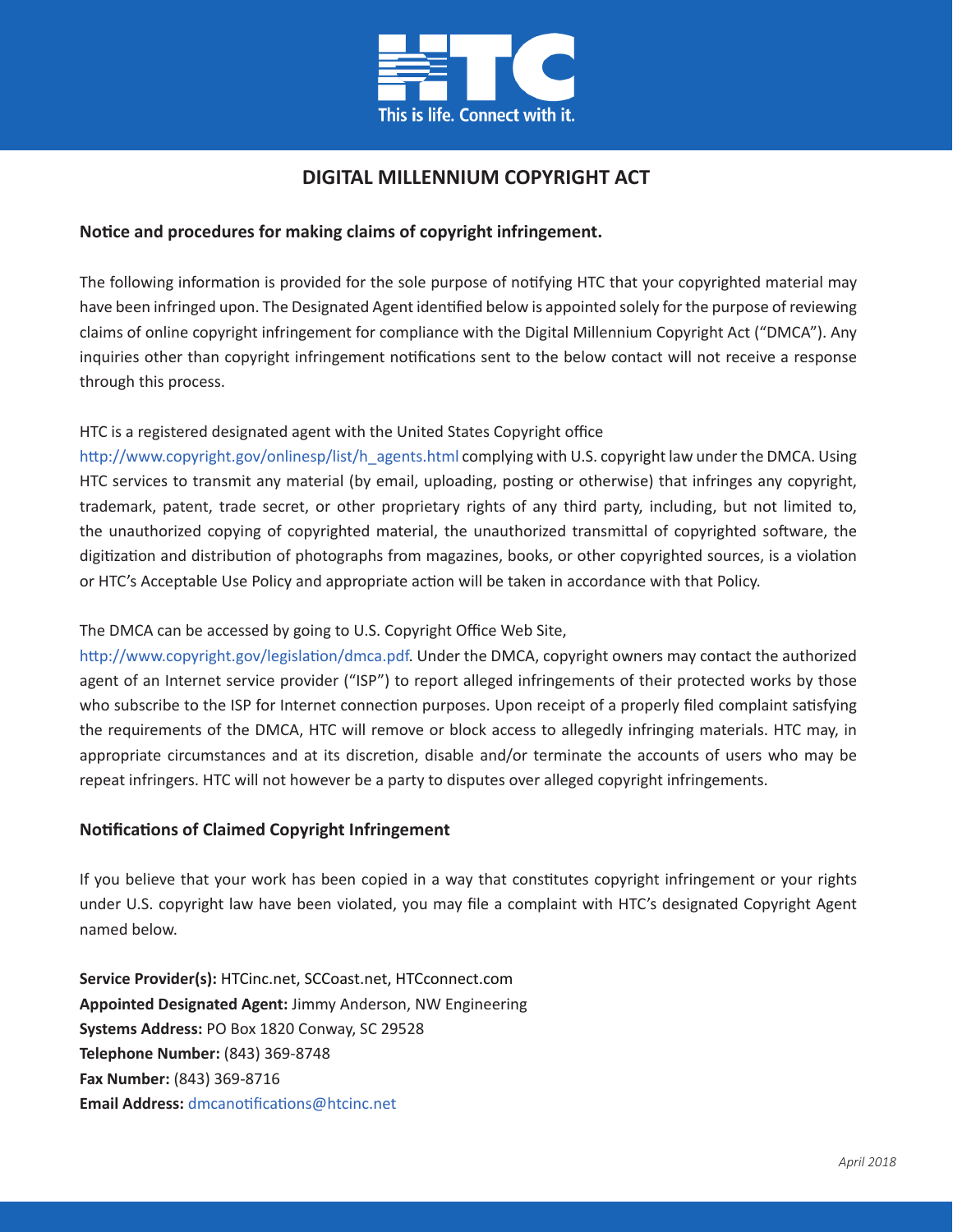For your claim to be effective under the DMCA, your notification to HTC's designated agent must include the information described below.

- a. Physical or electronic signature of a person authorized to act on behalf of the owner of the copyright interest.
- b. A description of the copyrighted work claimed to have been infringed.
- c. Identification of the material that is claimed to be infringing or to be the subject of the infringing activity and that is to be removed or access to which is to be disabled as well as information reasonably sufficient to permit HTC to locate the material.
- d. Information reasonably sufficient to permit HTC to contact the party who is reporting the copyright infringement, such as address, telephone number, and, if available, electronic mail address.
- e. A statement that the party who is reporting the copyright infringement has a good faith belief that use of the material in the manner reported is not authorized by the copyright owner, its agent, or law.
- f. A statement that the information in the notification is accurate, and under penalty of perjury, that the party reporting the copyright infringement is authorized to act on behalf of the owner of the exclusive right that has been allegedly infringed.
- g. Upon receiving proper notice of an alleged copyright infringement involving the posted material, HTC will review the claim and take the appropriate steps as stated in our Acceptable Use Policy.

## **Counter Notification to Claimed Copyright Infringement**

If you have received notice from HTC of a claim of copyright infringement made in relation to materials you placed on the Internet and you believe in good faith that such claim has been wrongly made against you by the claiming party, you may submit a counter-notice to bring about a private dispute between you and the party claiming copyright infringement. Such counter notifications must contain the following information.

- a. Physical or electronic signature
- b. Identification of the material that has been removed or to which access has been disabled and the location at which the material appeared before it was removed or access to it was disabled.
- c. A statement under penalty of perjury that you have a good faith belief that the material was removed or disabled as a result of mistake or misidentification.